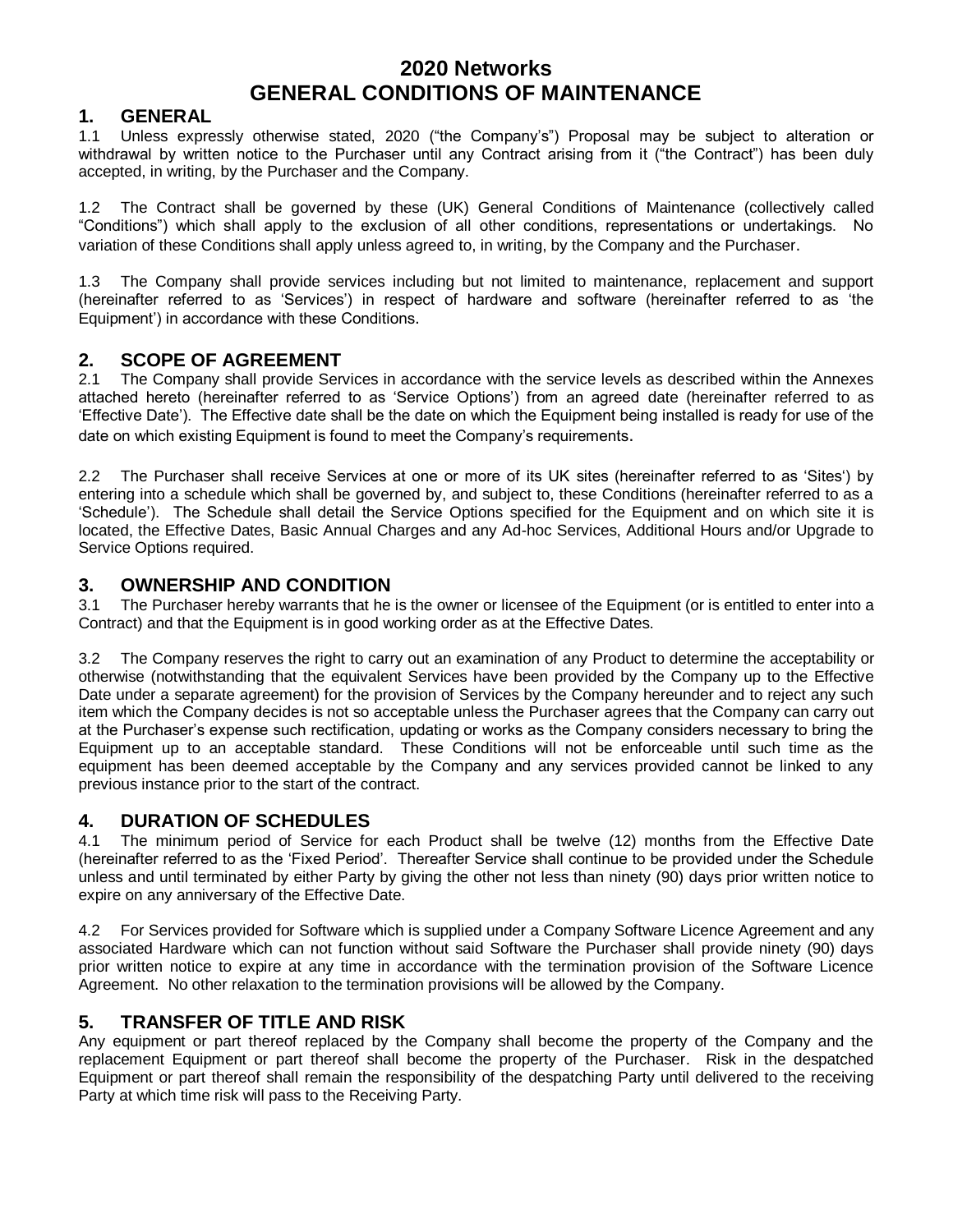### **6. GENERAL TERMS AND CONDITIONS**

6.1 The attached Service Option contains details of the terms and conditions specific to their level of Service.

The following terms and conditions are common to all Service Options:

2020's Normal Working Hours are 0900 to 1700 hours Mondays to Fridays inclusive and exclude National and Bank Holidays. All Service Options attached hereto are based on providing Services within 2020"s Normal Working Hours unless otherwise specified.

(ii) Scheduled preventative Services based on the Products specific needs as determined by the Company shall be provided as an Ad-hoc Service, (except with regard to certain Networking Products where it will be classed as an Upgrade of Service Option). Scheduled or routine preventative Services requested by the Purchase shall be provided as an Ad-hoc Service at times agreed in advance with the purchaser.

(iii) Unjustified Service requested by the Purchaser without adequate reason shall be charged to the Purchaser (if so required by the Company) as an Ad-hoc Service;

(iv) The Purchaser shall take good care of the Equipment and operate the same in a proper manner and in accordance with instructions and other documentation issued periodically by the Company or the Manufacturer;

(v) The Purchaser shall not make or endeavour to make any alterations, additions, repairs or servicing to the Equipment or any part thereof or permit any other person to do so without prior consent of the Company; and

(vi) The Purchaser shall obtain and maintain in full force and effect any British Telecom or other consent licences or authorisations necessary for the operation or use of the Equipment and absence or withdrawal thereof shall not entitle the Purchaser to withhold or delay payment of any sum due to the Company hereunder.

6.2 Work other than to the Equipment, complete overhauls, painting or refinishing, making specification or other changes or modifications, removal or relocation and repair or replacement caused by an accident or misuse, or neglect are not included within the Service Options.

6.3 The Purchaser shall nominate a knowledgeable representative as a contact with regard to communication in order to facilitate fixes in an expeditious manner either remotely or on Site.

6.4 The Company requires that the Purchaser performs reasonable minimal system checks as appropriate before requesting support from the Company.

### **7. CHARGES**

7.1 Charges in respect of the Services provided for each Product for each Site, adjusted to take into account any Additional Hours, shall be in the form of Basic Annual Charges.

7.2 The Ad-hoc Service charges shall comprise the Company"s current labour rates and shall include the engineer"s travel time (hereinafter referred to as "Ad-hoc Charges"). The minimum charge for one visit including travel time is two (2) hours.

7.3 For the Fixed Period the Basic Annual Charge shall be fixed but thereafter it may be varied by the Company once in any twelve (12) month period by giving to the Purchaser not less than ninety (90) days prior written notice of a variation.

7.4 The Charges exclude all Value Added Tax (VAT).

#### **8. PAYMENT**

8.1 The Basic Annual Charges shall be payable annually in advance on the Effective Dates and the Ad-hoc Charges shall be payable within fourteen (14) days of the date of the invoice.

8.2 If any Charge or any part thereof remains unpaid for more than fourteen (14) days after its due date the Company shall be entitled to withhold any or all of the Services provided hereunder until it receives the payment.

8.3 The Company may charge the Purchaser with interest at a rate equal to two percent (2%) above the HSBC Bank plc base lending rate for the time being on all amounts overdue hereunder, such interest to be calculated on a daily basis.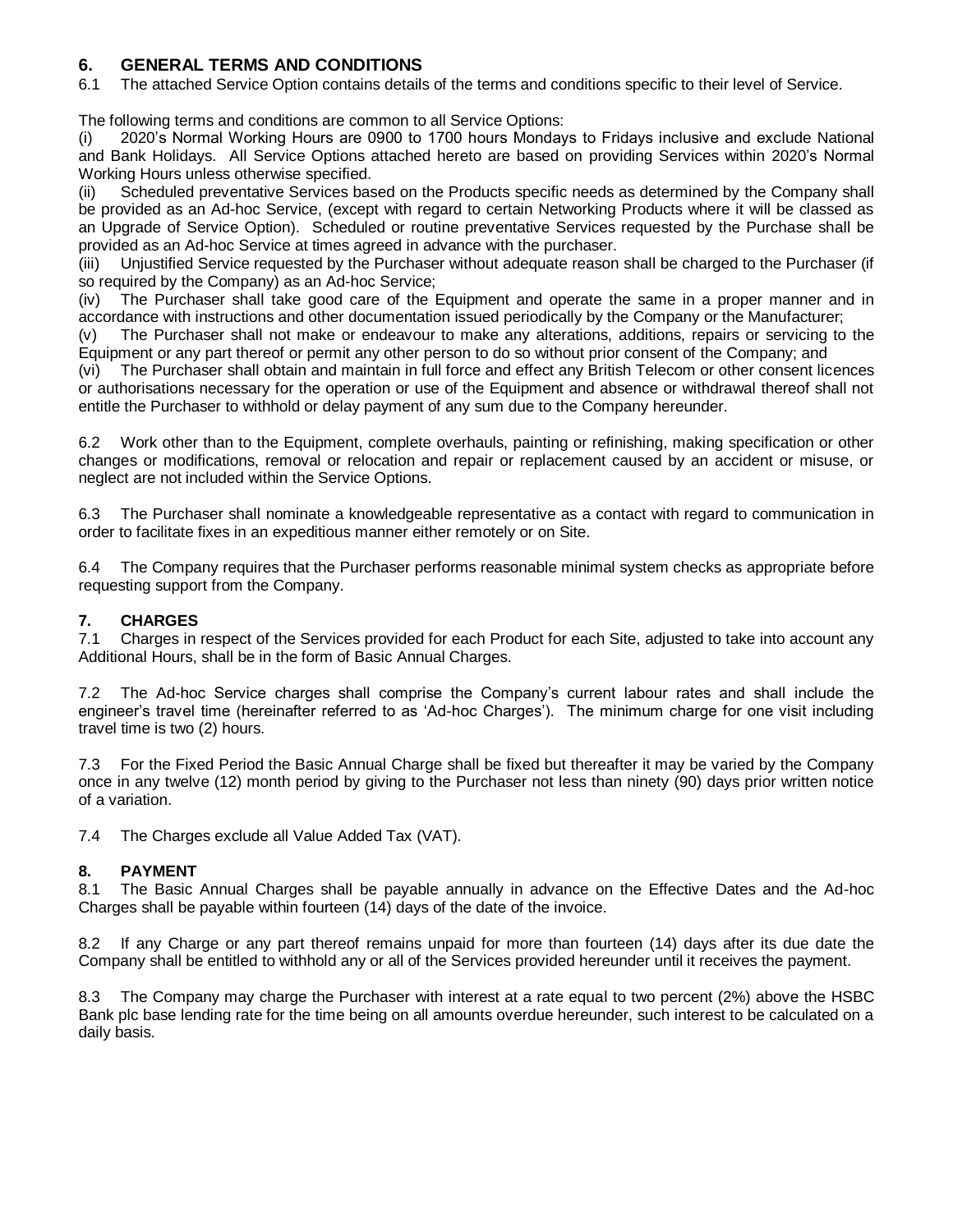#### **9. SERVICES**

The Purchaser shall enter into one or more Service Options in order to obtain the Services it requires for the various Equipment at various Sites. The Purchaser may request a variation to the original requirement, either Adhoc Services, Additional Hours, or an Upgrade of Service Option. The Purchaser shall undertake the following procedures in order to facilitate such additions or amendments.

#### (i) Ad-hoc Services

The Purchaser shall submit a request in writing to the address detailed above. The Ad-hoc Services cover occasional Service only and not an upgrade to the Service Option.

#### (ii) Additional Hours

The Purchaser may request Additional Hours which are outside the Company"s Normal Working Hours. On request the Company shall complete a supplementary Schedule detailing the Additional Hours requested and the associated charges.

#### (iii) Upgrade of Service Options

On request the Company shall prepare a Schedule detailing the change to supersede the Equipment or part thereof to be Upgraded leaving in existence the original Schedule with its remaining Equipment or part thereof.

#### **10. ENTIRE AGREEMENT**

10.1 These Conditions, together with an Annex and Schedule referring to it, are the complete and exclusive statement of the agreement between the Parties and supersedes all other agreements, statements, representations or warranties made by or between the Parties or either of them relative to the subject matter hereof. These conditions shall supersede any terms and conditions appearing on or referred to in any Purchase Order, acknowledgement or other document issued by the Purchaser in respect of the subject matter of this Agreement.

10.2 Save as provided otherwise in these Conditions, no waiver, alteration, variation or addition to the Agreement shall be effective unless agreed by both parties and accepted by an authorised signatory of both parties.

#### **11. LIABILITY**

11.1 If the Company, its agents or subcontractors are on site the company shall indemnify the Purchaser for the execution of the Services by the Company, its agents or subcontractors against:-

(i) personal injury or death of any person; and

(ii) any damage to or loss of property, real or personal; in so far only as such personal injury, death, damage or loss is due to a negligent act of the Company, its agents or subcontractors.

11.2 This indemnity is conditional on the Purchaser:-

(i) giving to the Company prompt written notice of any claim; and

(ii) permitting the Company (at the Company"s expense) to conduct on the Purchaser"s behalf any litigation or negotiations or settlement in respect thereof; and

- (iii) undertaking to do nothing which may prejudice the Company"s interests hereunder; and
- (iv) complying with the Company"s reasonable requirements for assistance of support in such claim.

11.3 The Purchaser shall indemnify the Company, its agents or subcontractors while they are on the Purchaser"s site against:-

(i) personal injury or death of any person; and

(ii) any damage to or loss of property, real or personal; in so far only as such personal injury, death, damage or loss is due to a negligent act of the Purchaser, its agents or subcontractors.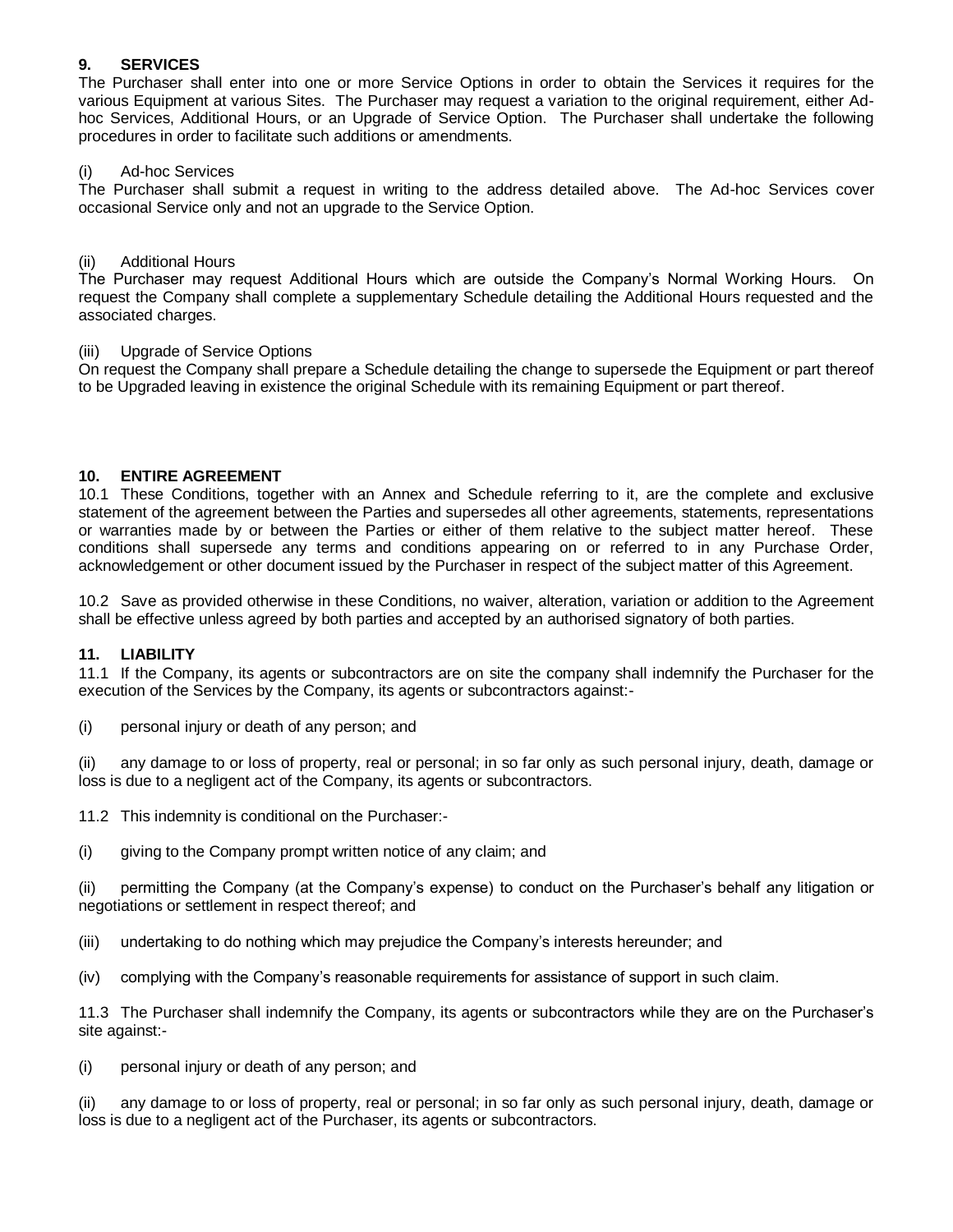11.4 The parties" liability hereunder (save in the case of death or personal injury) in respect of any one occurrence, or series of occurrences originating from one source shall not exceed £1,000,000 or the Contract Price which ever is the lesser.

11.5 Neither party shall in any case be liable under this Contract for any consequential or indirect loss or damage howsoever arising.

11.6 Save as set forth in this clause, neither party shall be liable to the other for any loss, damage, death or injury of any kind howsoever arising.

11.7 The foregoing states the Company"s entire liability for Services executed by the Company, its agents or subcontractors for the purchase or proper use of the Equipment by the Purchaser.

#### **12. SOFTWARE**

The Company retains to itself or third parties as the case may be, full ownership of and copyright in all software developed or provided under the Contract. The Purchaser shall not use the software for any purpose other than that for which it is supplied under this Contract nor shall such software be copied, modified or disclosed by the Purchaser, its agents, employees or subcontractors to any third party except as otherwise agreed, in writing, by the Company.

#### **13. FORCE MAJEURE**

13.1 The Company shall not be liable for any delay in performance hereunder due to any reason whatsoever beyond the control of the Company including but not limited to war, invasion, hostilities, embargoes, act of government or equivalent authority, civil war, rebellion, civil strife, failures by subcontractors due to their cessation or suspension of trade due to insolvency receivership or winding-up order or force majeure as herein stated, strikes and/or industrial disputes. Performance of the Contract or those parts so affected shall be deemed suspended during such delay and the time for completion shall be extended for a period corresponding to the effects of such delay.

13.2 The Company shall discuss with the Purchaser ways of completing performance of the Contract and if the contract becomes impossible to perform due to any events of force majeure which persist for a continuous period of 6 (six) months, either party may terminate the Contract and in this event the parties shall enter into good faith negotiations to agree the sum due to the Company from the Purchaser for such portion of the Contract Price as is proportionate to the work done by the Company in or towards performance of the contract up to the date of such cancellation.

#### **14.0 TERMINATION FOR DEFAULT**

14.1 This Contract may be terminated as prescribed in Clauses 13 and 15 hereto.

14.2 This Contract may also be terminated by either party without prejudice to any rights or remedies which shall have accrued up to the date of such termination, in the event of a material breach of a condition by either party which is capable of remedy that has not been remedied by that party within sixty (60) days or any other such period as may be agreed between the parties of written notice requiring such remedy, or if the breach is incapable of remedy, termination will be effective immediately upon written notice setting out the nature of the breach.

#### **15. BANKRUPTCY**

If either party shall become bankrupt or insolvent or compounds with his creditors or being a limited company commences to be wound up (save for the purpose of reorganisation) of suffers a receiver to be appointed, the other party shall be at liberty to terminate the Contract forthwith by notice, in writing, without prejudice to any rights or remedies which shall have accrued up to the date of such termination.

#### **16. MISCELLANEOUS**

16.1 The parties shall not construe the failure of the other party in one or more instances to insist upon strict performance of any of the Conditions as a waiver or relinquishment, to any extent, of the right to assert or rely on any such Condition on any future occasion.

16.2 Any Conditions of the Contract held invalid under any applicable statement or rules of law shall be omitted from the Contract to the extent of such invalidity, but the remainder of the Conditions shall continue in full force and effect.